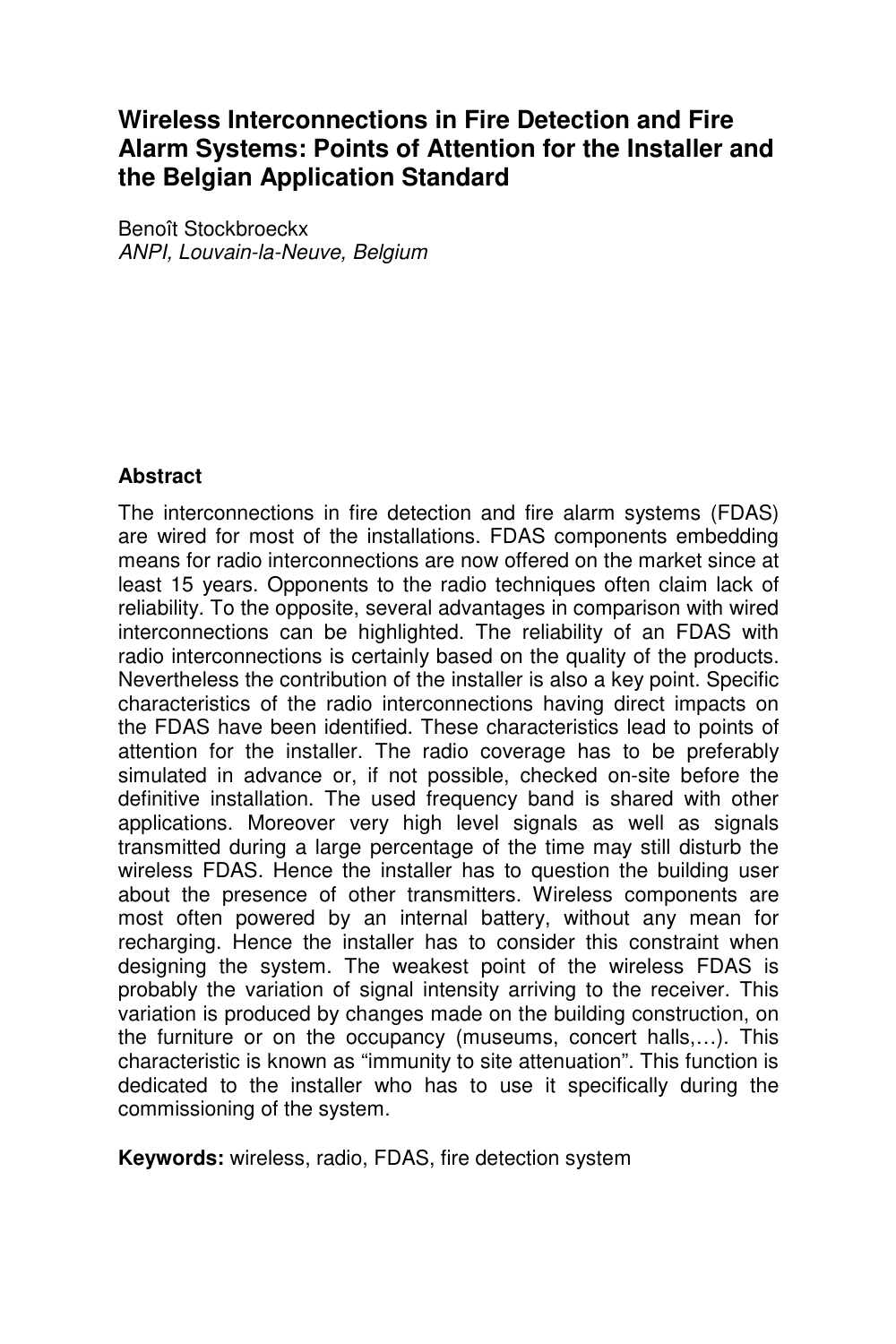#### **Introduction**

The interconnections in fire detection and fire alarm systems (FDAS) are wired for most of the installations. The cable remains a proofed technique under control since long. It is for sure its hardware and visible characteristics that make it the preferred interconnection mean: the course of signals can be visibly followed, the damaged parts can be seen, and the connection faults can be found and fixed. On another hand, these last 20 years, the radio techniques have appeared in a lot of professional and private applications. The massive development of the radio interconnections brought an obvious improvement of their performances, miniaturisation of the components, and lowered production costs. The Windsor castle fire disaster in 1992 has certainly been a trigger for the development of radiofrequency links between FDAS components. FDAS components embedding means for radio interconnections are now offered on the market since at least 15 years and the standardisation of this function within FDAS has started in Europe 10 years ago with the standard EN 54-25 [1].

Opponents to the radio techniques often claim lack of reliability. It is true that several drawbacks can be identified: spatial coverage is difficult to predict, the transmission quality may vary from time to time, the link can be disturbed by other transmitters, and the battery has to be periodically replaced. Nevertheless these drawbacks do not mean that the wireless has to be banned from FDAS. To the opposite, several advantages in comparison with wired interconnections can be highlighted: neither bleeds nor cableways are needed (historical buildings), fast installation (loss of exploitation is limited), suitable for temporary installations, no material degradation, and new redundancy techniques (mesh topologies). Hence, advantages and drawbacks have to be duly considered when choosing the technology.

The reliability of an FDAS with radio interconnections is certainly based on the quality of the products. Nevertheless the contribution of the installer is also a key point. ANPI had to recognize that the knowledge of the installers about their role in this topic was very low in Belgium. This situation shouldn't be by far different in the other countries. Very few national application guidelines consider the specific aspects of wireless components. The UK guideline (BS 5839-1 [2]) was the only document including significant consideration to the radio devices.

The present paper explains specific characteristics of the radio interconnections having direct impacts on the FDAS. These characteristics lead to points of attention for the installer. The integration of these considerations into the Belgian application standard is finally explained.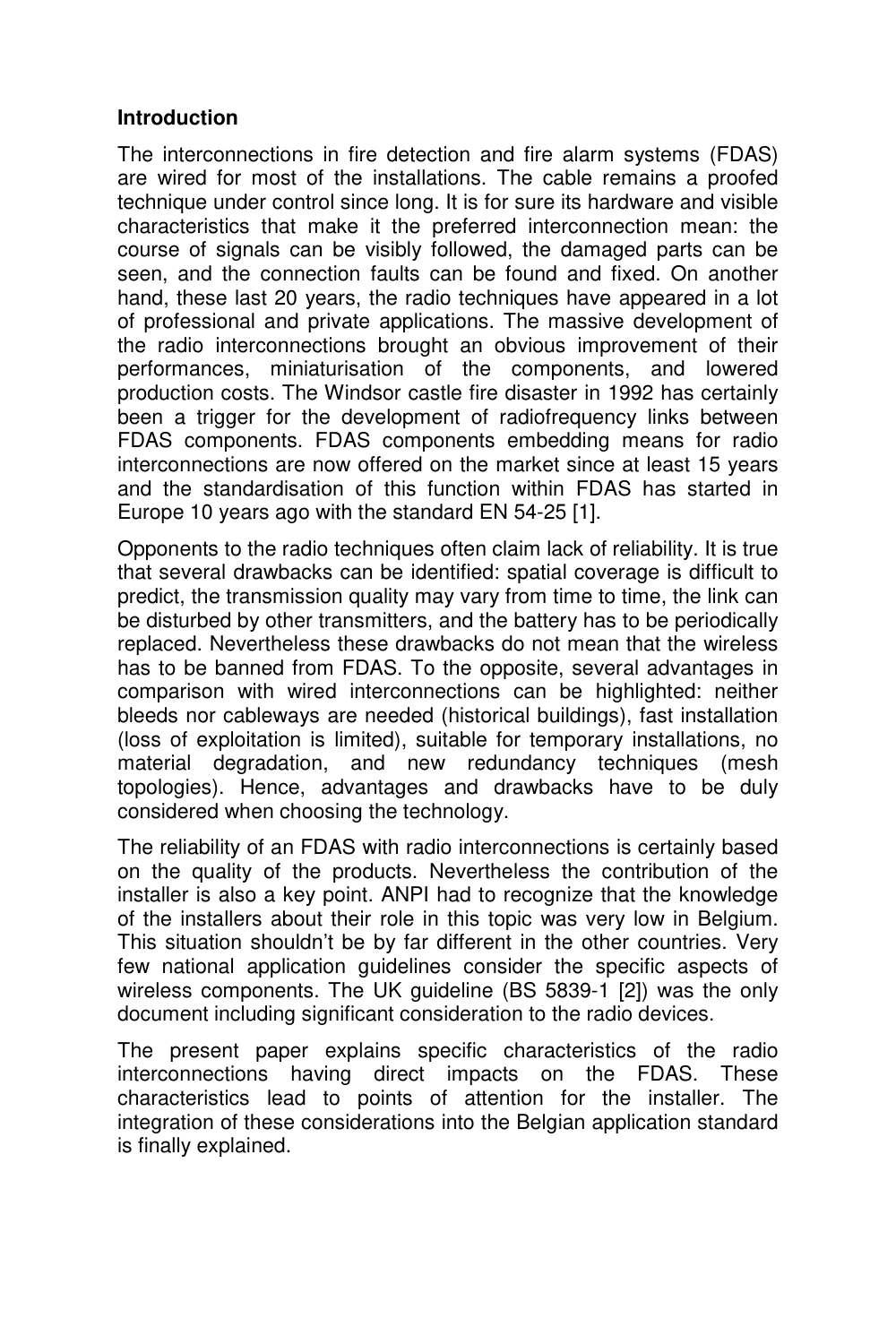## **Product conformity is the starting point**

The conformity of the radio components to all the requirements of the European standard EN 54-25 has to be ensured and preferably certified. Qualitative and reliable products constitute the starting point to ensure qualitative and reliable installations. This is however not the only point of attention. Certified products don't guarantee a good installation, they guarantee that the tools needed by the installer are provided. He has to use them as intended: the installer has to play his role.

#### **Radio coverage**

The radio signals are not visible. Their presence, their intensity and their propagation across the building cannot be assessed by a simple inspection. Furthermore the spatial coverage is influenced by a large set of parameters. The building configuration (concrete screed, walls, partition walls, doors, windows, furniture) and the materials (reinforced concrete, metals, bricks, functional glasses) will disturb the propagation of the waves and make the coverage apparently unpredictable. This is a pure installation related issue. The best radio product can't get round it. The signal strength arriving from the transmitter to the receiver has to be checked during the design step to ensure that received signal strength (RSS) is sufficiently above the receiver threshold. Specific tools are needed to proceed. Software tools are usually used to predict the radio coverage. These can be used even before the erection of the building (Fig. 1). The drawback is the need for a full description of walls, floors, ceilings, doors, and windows. Otherwise on-site measurements can be performed. The building has, in this case, to be already erected. A transmitter is placed at the expected location of the detector and the RSS is measured at the location of the receiver. The installer has to question the system manufacturer about the available tools for the determination of the radio coverage.



Fig. 1. Example of software prediction of coverage (RSS).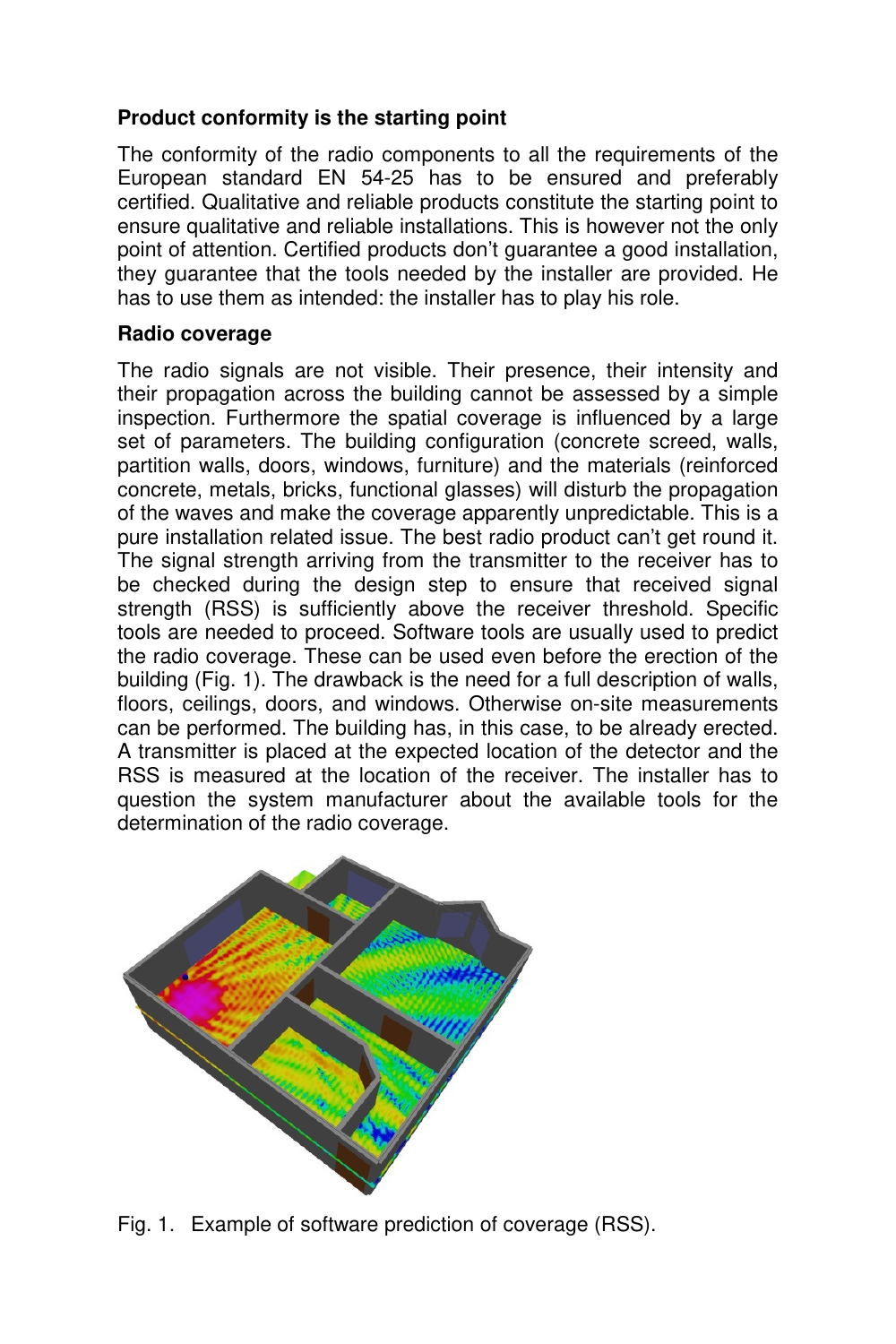In case of insufficient RSS a radio repeater has to be installed between the detector and the receiver or a mesh configuration (Fig. 2) has to be considered. In case this check is not performed beforehand the RSS coming from some detectors could be too low. This would then lead to an enrolment failures during the commissioning or loss of communication faults when the FDAS is into service.



Fig. 2. Mesh configuration allowing each radio component to be a node of a complete network.

## **Disturbance by other transmitters**

The use of the electromagnetic spectrum is strictly regulated. Each frequency band has its own rules: allowed application, licensed or unlicensed, maximum signal bandwidth, duty-cycle, maximum radiated power, etc. The aim is to reduce the risk for interferences. The two bands most frequently used by the alarm components are around 433 MHz and around 868 MHz. The latter is now more popular than the former for compactness reasons and also for a reduced risk of interferences. The band around 433 MHz is allocated to the nonspecific short range devices. Its advantage with regard to the 868 MHz band is a better propagation range. On the other hand it is open to a wide range of other applications: wireless headsets, any kinds of remote controls, domotic applications, etc. It is moreover included inside a band used by radio amateurs (430 – 440 MHz). The situation in the 868 MHz band is about the same. Most of the alarm products work between 868.0 and 868.6 MHz which is also allocated to non-specific short range devices. Its advantage is to be not included inside a radio amateurs band. Three bands of the frequency spectrum are allocated to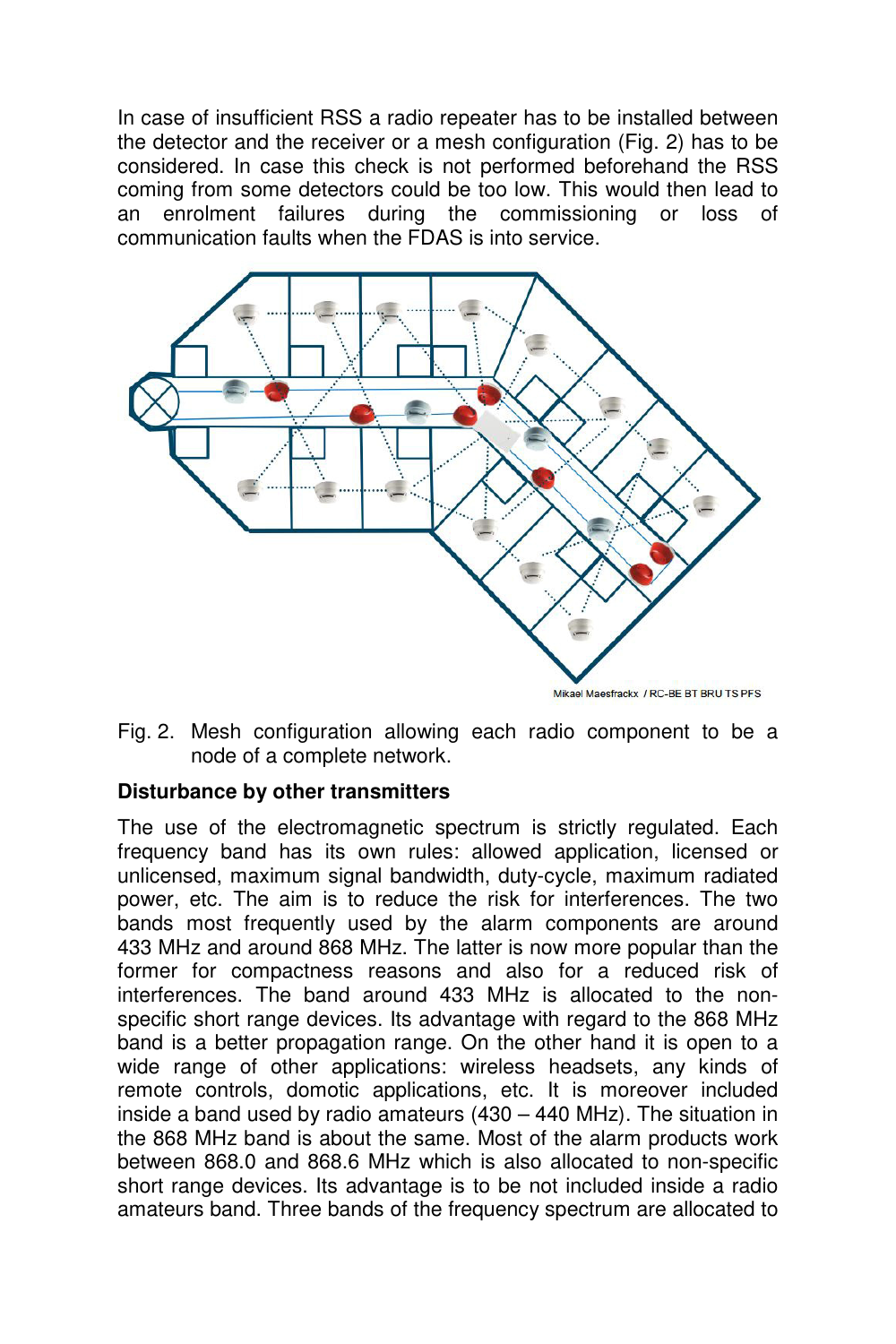radio alarm devices. Nevertheless, in Europe, most the components offered on the market don't use them and transmit in the two "generic" bands described above. This is due to the very low limit for the transmitted power (and consequently the propagation range), the dutycycle, and the bandwidth allowed in the alarm bands. These considerations explain the risk for interferences within the band used by the wireless FDAS.

In addition, a transmitter working outside the assigned band with a particularly high power may also interfere with the FDAS signals via intermodulation.

The European standard EN 54-25 does partly cover this issue. Very high level signals as well as signals transmitted during a large percentage of the time may still disturb the wireless FDAS. Hence the installer has to question the building user about the presence of high power transmitters. The concern is about broadcasting signals (over kilometres) e.g. radio amateurs or private mobile radio (PMR, UHF and VHF). In industrial environments care shall be taken to high power radio sources like induction heating, microwave heating, arc welding, etc. WiFi, Bluetooth, GSM picocell, and DECT devices shouldn't interfere provided they are located at least 1 meter from the alarm component. Measurements can also be undertaken to detect the presence of potentially interfering signals, knowing that the measures will only reveal the signals actually transmitted during the measurement. The installer has to question the system manufacturer about the available tools for such a site survey. In case the system is commissioned without any care about this issue there is a risk of loss of communication faults when into service.

## **Limited power source**

Wireless components are most often powered by an internal battery, without any mean for recharging. The minimum autonomy imposed by EN 54-25 is 36 months. Furthermore there is a requirement to signal a low battery level at least 1 month before the component is unable to work as expected. Hence the installer has to consider this constraint when designing the system. At least 3 questions have to be answered: accessibility of the components for the replacement of the battery, the periodicity of the general maintenance versus the periodicity of the battery replacement, and the use of the system during the evacuation practice (how long the fire alarm devices will sound or flash during the exercise?).

#### **Variability of the transmission quality**

The weakest point of the wireless FDAS is probably the variation of signal intensity arriving to the receiver. This variation is produced by changes made on the building construction, on the furniture or on the occupancy (museums, concert halls,…).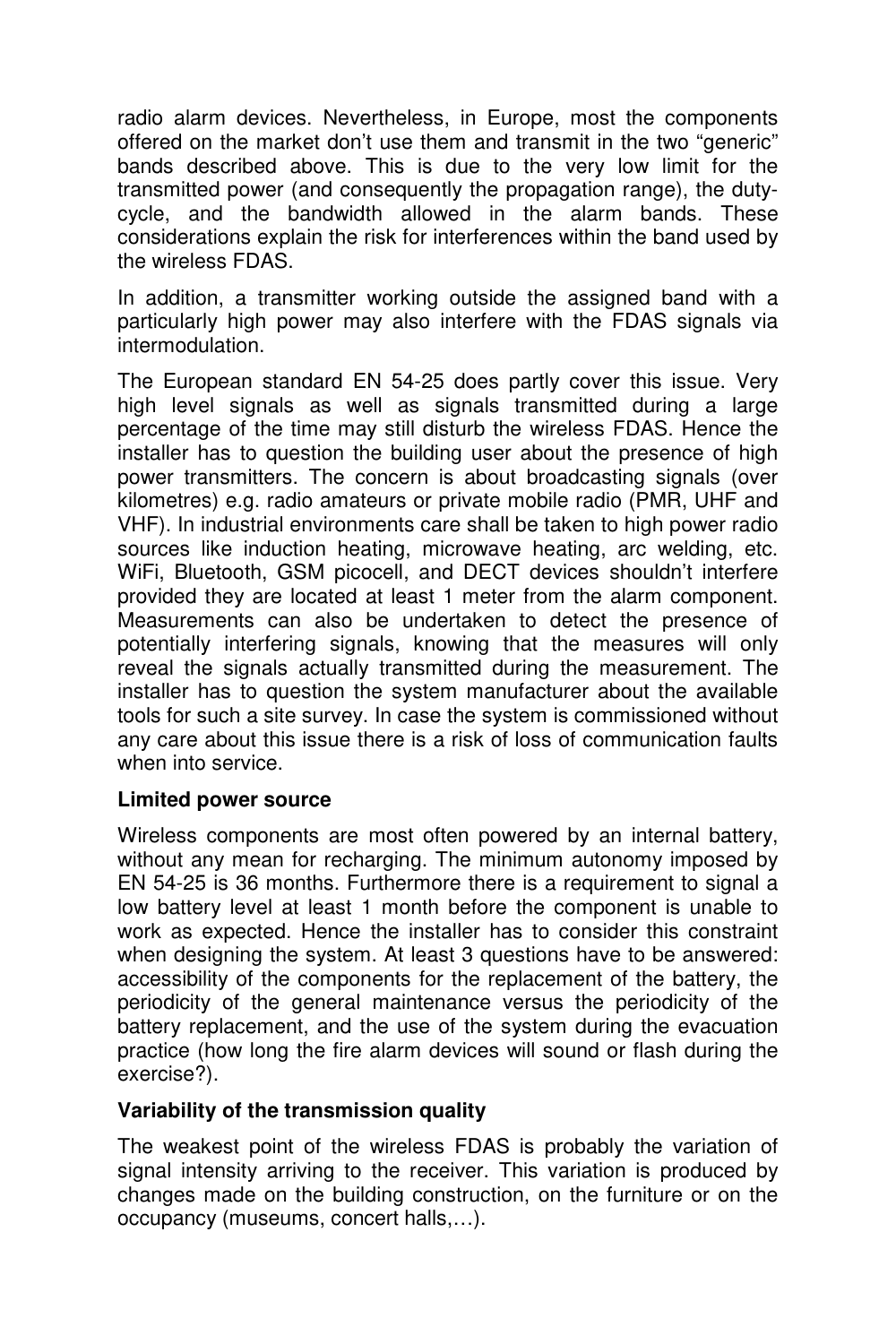As an example, insulation materials often bring a metallic foil which will impair the propagation of the radio waves. In order to explain the issue, Fig. 3 depicts 3 different cases. In Case 1 the signal strength received by the receiver (e.g. the CIE or the radio gateway) from the transmitter (e.g. a detector) is far above the sensitivity threshold of the receiver. In such a situation the interconnection remains operational even in case of strong degradation of the propagation of the radio signal. In Case 2 the signal strength received by the receiver is below the sensitivity threshold of the receiver. In such a situation the radio interconnection doesn't work and the problem will be detected during the commissioning. In Case 3 the margin between the received signal and the threshold is narrow. The radio interconnection will work during the conditioning without warning the installer about the high risk for loss of transmission in the future (Fig. 4).



Fig. 3. Margin between received signal strength and receiver threshold: 3 cases.



Fig. 4. Variation of the received signal strength and loss of transmission during some period.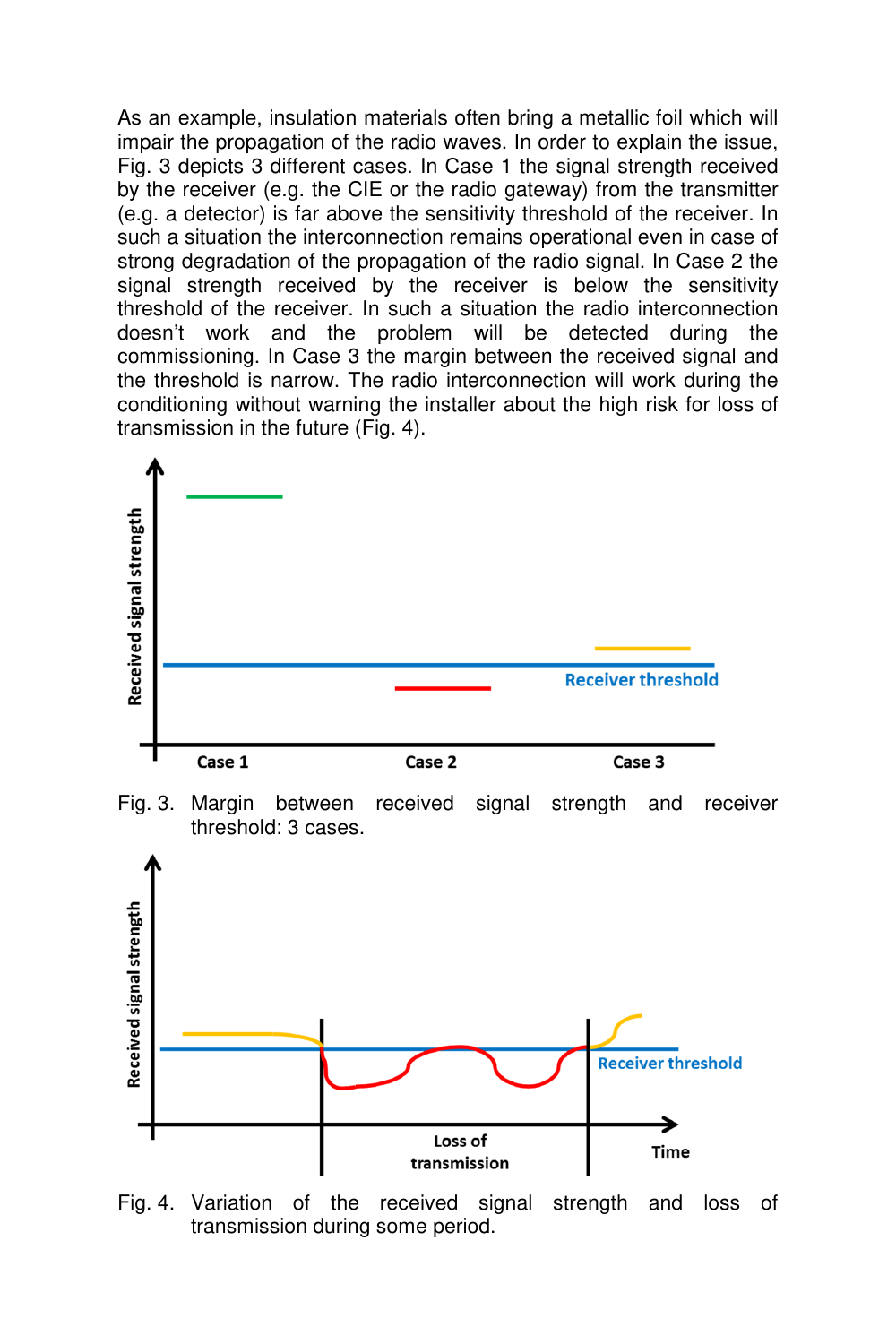To overcome this known phenomenon the EN 54-25 imposes to provide the product with a mean to simulate the degradation of the signal propagation. This characteristic is known as "immunity to site attenuation". This function is dedicated to the installer who has to use it specifically during the commissioning of the system. The installer has to question the system manufacturer about the available tools and verification criteria. The process is depicted in Fig. 5. This example considers that the manufacturer has implemented a mean to artificially reduce the power transmitted by the detector. Two cases are presented. In Case 1 the received signal strength is sufficient with the nominal transmitted power and remains sufficient (above the threshold) when the power is artificially reduced. Hence there is a margin allowing the interconnection to work even in case of degradation of the propagation. In Case 2 the received signal strength is sufficient (above the threshold) with the nominal transmitted power but falls below the threshold when the power is artificially reduced. Hence the margin is too narrow and doesn't allow the interconnection to work in case of degradation of the propagation.



Fig. 5. Principle of test for immunity to site attenuation.

According to EN 54-25 this artificial reduction mean shall be at least 26 dB at 433 MHz and 29 dB at 866 MHz but could be limited to 10 dB if other mitigation techniques are provided.

In case this verification is not done during the commissioning there is a risk of loss of communication faults when into service. When this fault happens too often the temptation to disable the link supervision function appears. This is the worst reaction and unfortunately the one that happens very often.

# **Wireless FDAS and the Belgian application standard**

The Belgian application standard for FDAS (NBN S 21-100-1 [3]) has been recently revised in order to add specific requirements related to wireless components. The deliberate approach has been to avoid any